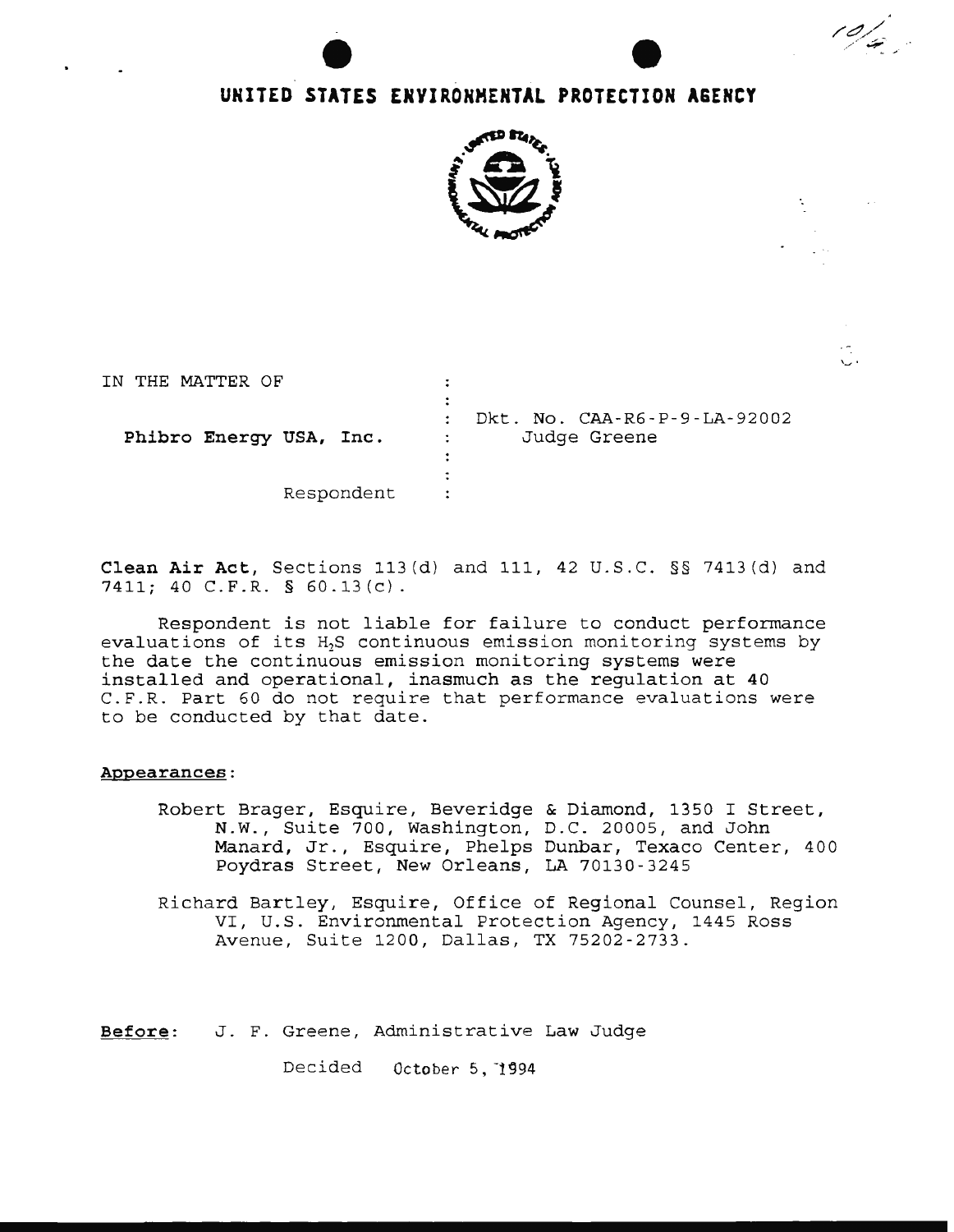### ORDER GRANTING RESPONDENT'S CROSS-MOTION FOR ACCELERATED DECISION ON THE MERITS AND INITIAL DECISION'

This matter arises under Section 113(d) of the Clean Air Act (the Act), 42 U.S.C. § 7413(d), Section 111 of the Act, 42 U.S.C. § 7411, and 40 C.F.R. Part 60. The complaint charges that Respondent Phibro Energy USA, Inc. failed to conduct timely performance evaluations as required by 40 C.P.R. § 60.13(c) on continuous emission monitoring systems installed by Respondent on fuel gas combustion devices at its Krotz Springs, Louisiana, petroleum refinery. Complainant contends that the performance evaluations were due by October 2, 1991, the date by which the continuous emission monitoring devices were required to be installed and operational. Complainant proposes a total civil penalty of  $$34,000.^2$ 

In its answer to the complaint, Respondent denied that the performance evaluations were not conducted in a timely manner.

The parties were unable to settle, owing to differing views of the applicable regulatory requirements. Complainant moved for accelerated decision on the issue of liability, and to strike certain defenses raised by Respondent in its answer. Shortly thereafter Respondent filed a cross-motion for accelerated decision on the merits. For reasons set forth below, it is held

<sup>1</sup>40 C.F.R. § 22.20(b) provides that "[i]f an accelerated decision  $. . .$  is issued as to all the issues and claims in the proceeding, the decision constitutes an initial decision. . . . "

2 Complaint at 6 (May 19, 1992)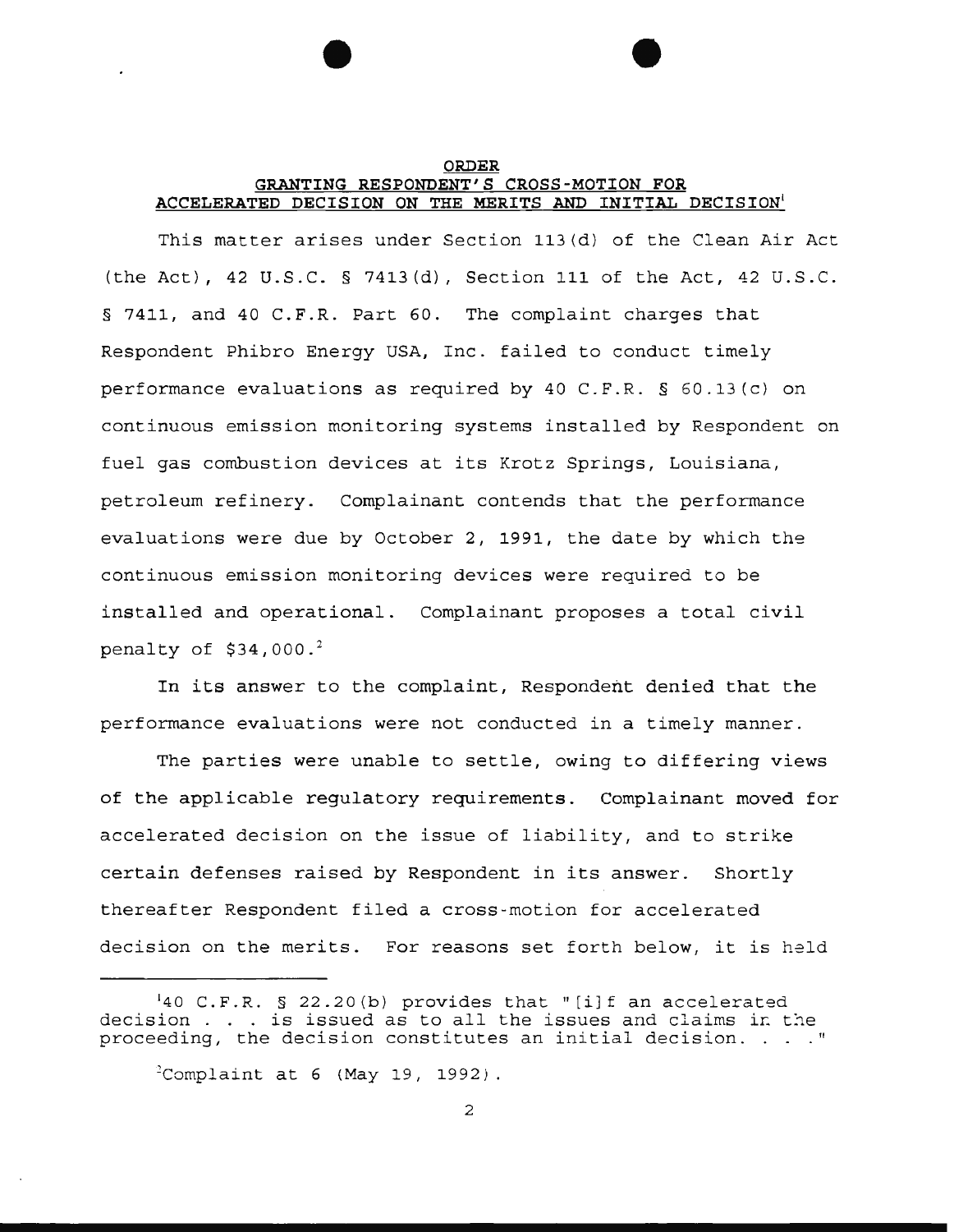that the regulations do not require performance evaluations to have been conducted by the date that the equipment became opera t ional .

In a motion for summary determination, the question is whether the moving party has met its burden of establishing that there is no genuine issue as to any material fact and is entitled to judgment as to liability as a matter of law. The question is "whether the evidence presents a sufficient disagreement to require submission to [a trier of fact] or whether it is so onesided that one party must prevail as a matter of law." $3$ 

Here there is no disagreement as to the facts. Rather, the dispute is over the correct interpretation of the applicable requirements,  $i.e.,$  whether Respondent was required by EPA's implementing regulations to have performed evaluations of the monitoring systems no later than the same date upon which the equipment was put into operation.

The regulation which governs this matter provides as follows:

(c) If the owner or operator of an affected facility elects to submit continuous opacity monitoring system (COMS) data for compliance with the opacity standard as provided under§ 60.11(e) {5), he shall conduct a performance evaluation of the COMS as specified in Performance Specification 1, appendix  $B$ , of this part before the performance test required under § 60.8 is conducted. Otherwise, the owner or operator of an affe cted facility shall conduct a performance evaluation of COMS or continuous emission monitoring

<sup>3</sup>See Anderson v. Liberty Lobby, 477 U.S. 242, 251-252 (1986).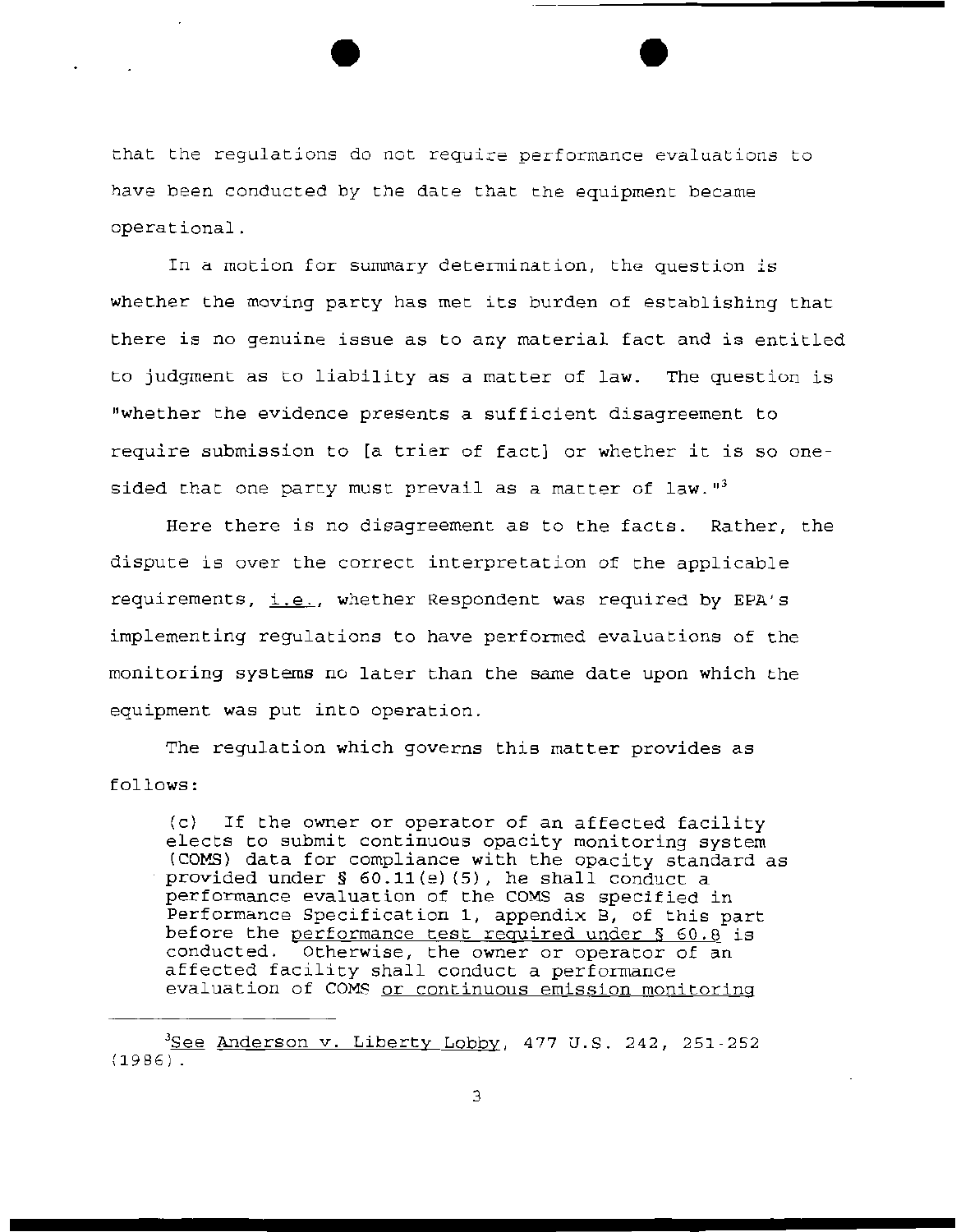system (CEMS) during any performance test required under § 60.8 or within 30 days thereafter in accordance with the applicable performance specification in appendix B of this part, [sic] The owner or operator of an affected facility shall conduct COMS or CEMS performance evaluations at such other times as may be required by the Administrator under section 114 of the Act. 4

In its motion, Respondent asserts that: (1) neither the Act nor the implementing regulations specify an exact date by which such evaluations were to have been performed; (2) at most 40 C.F.R. § 60.13(c) requires that such an evaluation be conducted within 210 days after "initial start-up" of the "affected facility." Respondent states that the evaluations were in fact conducted within 210 days of initial start-up of the affected facility. Respondent further urges that any award of damages would violate the due process clause of the Fifth Amendment.

This case stems from a letter, dated February 13, 1992, in which EPA requested that Respondent submit information relating to the installation, operation, and certification of continuous emission monitoring systems associated with its fuel gas combustion devices. In its response of March 17, 1992, Respondent informed EPA that two continuous emission monitoring devices had been installed in order to meet the requirement of 40 C.F.R. § 60.105(a) (4) that monitors be installed by October 2, 1991. Respondent included in its response a copy of the performance evaluation for one of its continuous emission monitoring systems. The performance evaluation for its second

4 40 C.F.R. § 60.13 (C) (emphasis added).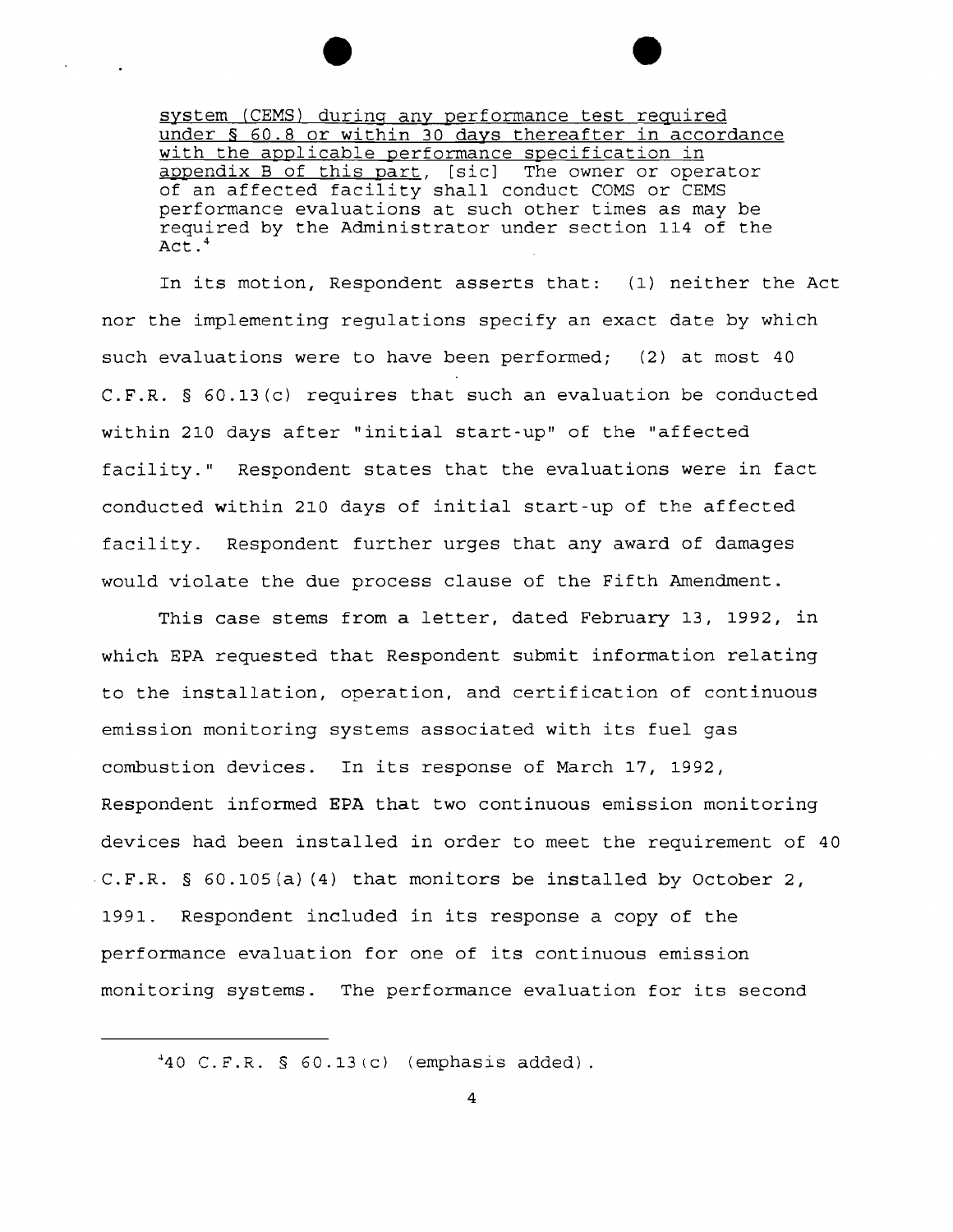system was received by EPA on April 30, 1992.

As a result of the information received from Respondent, the complaint herein was filed.

The issue for determination is whether 40 C.F.R. § 60.13(a) requires that performance evaluations be conducted no later than the date on which the continuous emission monitoring systems were required to be installed and operational. If it does not, the question becomes whether  $\S$  60.13(c) as amplified by other portions of the Part 60 regulations or as interpreted by precedent or EPA policy, $<sup>5</sup>$  so requires.</sup>

In Respondent's view,

40 C.F.R. § 60.13(c) does not impose any specific deadline for conducting the required performance evaluations. Rather, 40 C.F.R. § 60.13(c) requires that performance evaluations be 'conducted during any performance test required under § 60.8 or within 30 days thereafter in accordance with the applicable performance specification.<sup>'6</sup>

Respondent maintains that in the absence of a clear deadline in the text of 40 C.F.R. § 60.13(c), reference should logically be made to 40 C.F.R. § 60.8 (which is referred to in § 60.13(c)) for the deadline. 40 C.F.R. § 60.8(a) requires that performance tests be conducted" [w]ithin 60 days after achieving the maximum

<sup>5</sup> Not to be confused with mere statements of EPA officials or positions asserted by counsel, which have not the requisite formality to constitute "policy" that is binding at the trial level.

<sup>~</sup>emorandum in Support of Phibro Energy USA, Inc.'s Cross-Motion for Accelerated Decision on the Merits [hereinafter Respondent's Memorandum] at 5.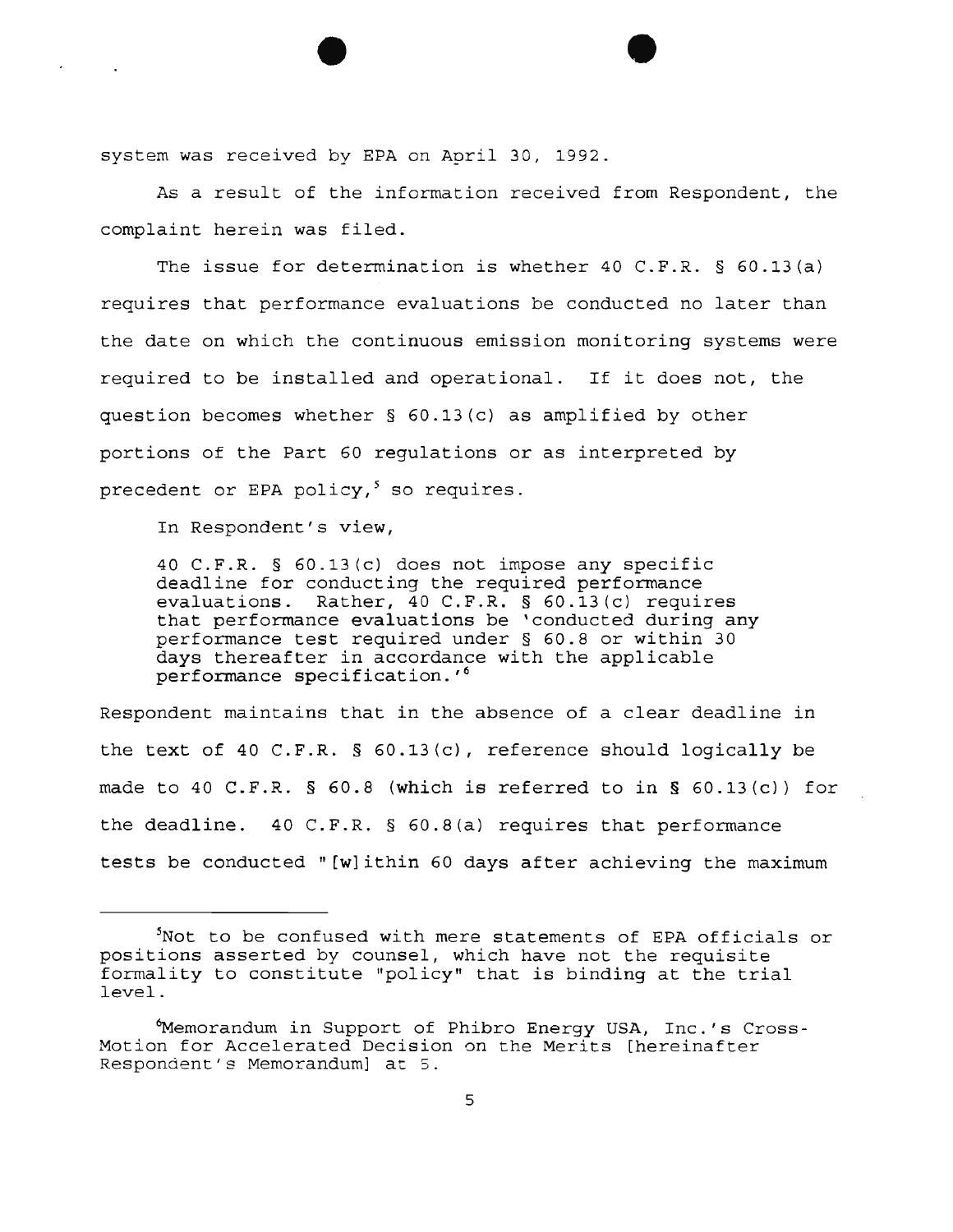production rate at which the affected facility will be operated, but not later than 180 days after initial start-up."<sup>7</sup> Thus, Respondent asserts, the only requirement to perform a performance evaluation in 40 C.F.R. § 60.13(c) is that such an evaluation be conducted within 210 days after the initial start-up of the affected facility. <sup>8</sup>

Respondent asserts that here, the "initial start-up" was the deadline for installation and operation of the continuous emission monitoring systems, and that the continuous emission monitoring systems were "affected facilities."<sup>9</sup> Respondent conducted the performance evaluation within 210 days of the installation and operation of the continuous emission monitoring systems. Thus, Respondent argues, it fully complied with the deadline of § 60.8, and, consequently, with § 60.13(c).<sup>10</sup>

Complainant maintains that Respondent's reliance upon 40

 $740$  C.F.R. § 60.8(a).

%Respondent's Memorandum at 5-6.

9 Respondent's Memorandum at 6. Respondent points out that the definition of "affected facility" in 40 C.F.R. § 60.2 is very broad, including "any apparatus to which a standard is<br>applicable." Id. In the instant case, the "apparatus Id. In the instant case, the "apparatus to which the standard is applicable" is the continuous emission monitoring system, and the applicable standard is Performance Specification 7 (PS 7) a performance standard for hydrogen sulfide continuous emission monitoring systems, promulgated on October 2, 1990. See 55 Fed. Reg. 40171 (1990).

<sup>10</sup>See Respondent's Memorandum at 6.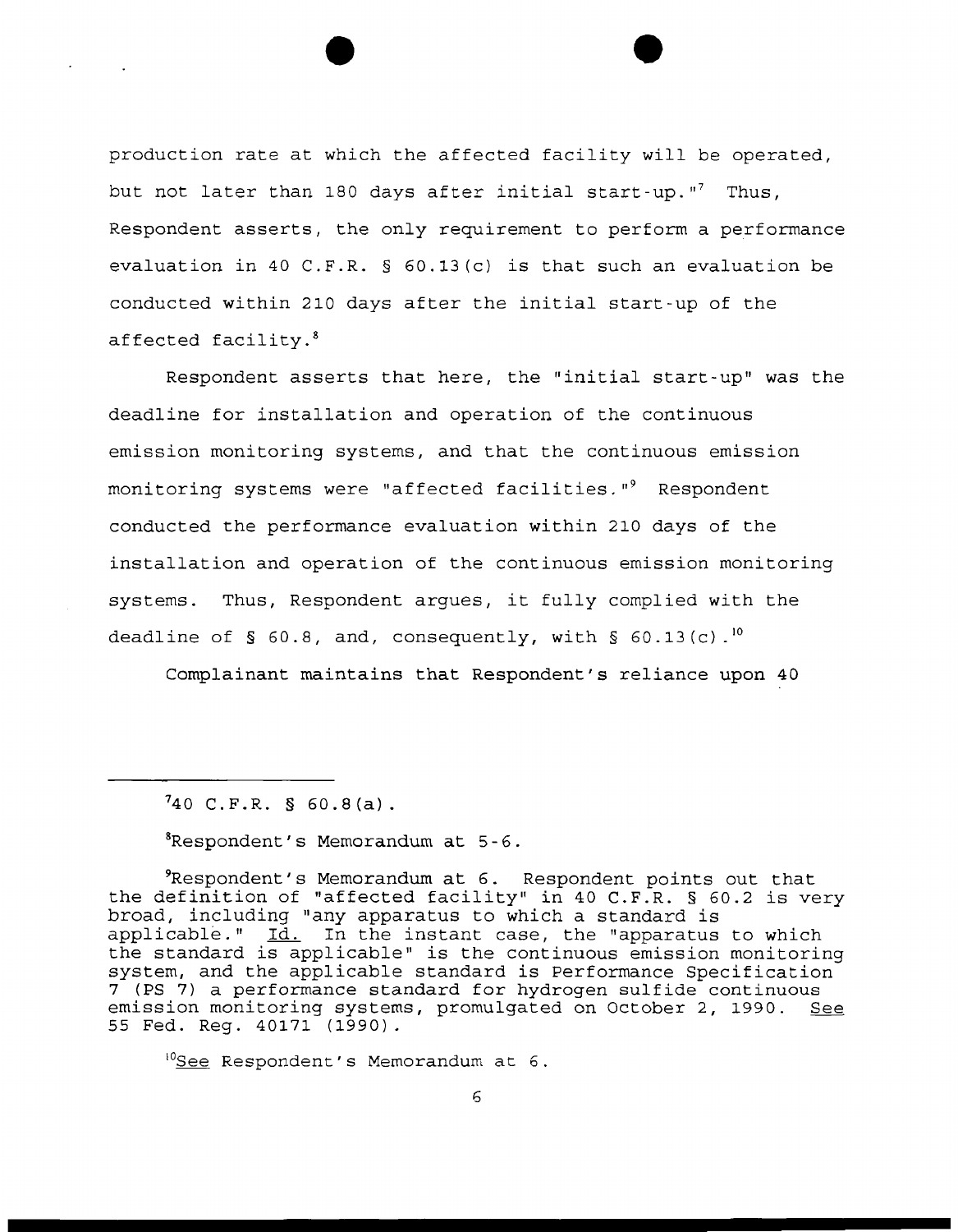C.F.R.  $\S$  60.8 is "totally misplaced."<sup>11</sup> Specifically,

Complainant takes the position that only the fuel gas combustion devices (and not the continuous emission monitoring systems) are "affected facilities"<sup>12</sup> and that as a result, the provision of  $\S$  $60.8$  and its  $180$ -day grace period is inapplicable because the "initial start-up" of the fuel gas combustion devices occurred over 10 years ago:

In Respondent's case, startup of the fourteen (14) affected facilities (FGCDs) occurred between ?ebruary 1979 and June 1982. Thus, Respondent should have conducted the required performance tests using appropriated test methods in 40 C.F.R. Part EJ, Appendix A, during that same time frame.<sup>13</sup>

Respondent counters that if 40 C.F.R.  $\S$  60.8 is inapplicable, and the 180-day performance test period is not triggered, then the performance evaluation requirement in § 60.13(c) is also not triggered. For support, Respondent points out that 40 C.F.R. § 60.13(c) requires performance evaluations to be conducted only "during any performance test recuired under § 60.8 or within 30 days thereafter.  $\ldots$  . "<sup>14</sup> As a result,

 $13$ Complainant's Response at 4 (citations omitted).  $^{14}40$  C.F.R. § 60.13(c).

<sup>11</sup>Memorandum in Support of Complainant's Motion for Accelerated Decision on Liability and Motion to Strike Defenses [hereinafter Complainant's Memorandum] at 14.

<sup>12</sup>Response to Respondent's Cross-Motion for Accelerated Decision on the Merits [hereinafter Complainant's Response] at 6-7. Complainant maintains that because 40 C.F.R. § 60.2 includes a separate definition of "monitoring devise," the term "affected facility" cannot include continuous emission monitoring systems. Id.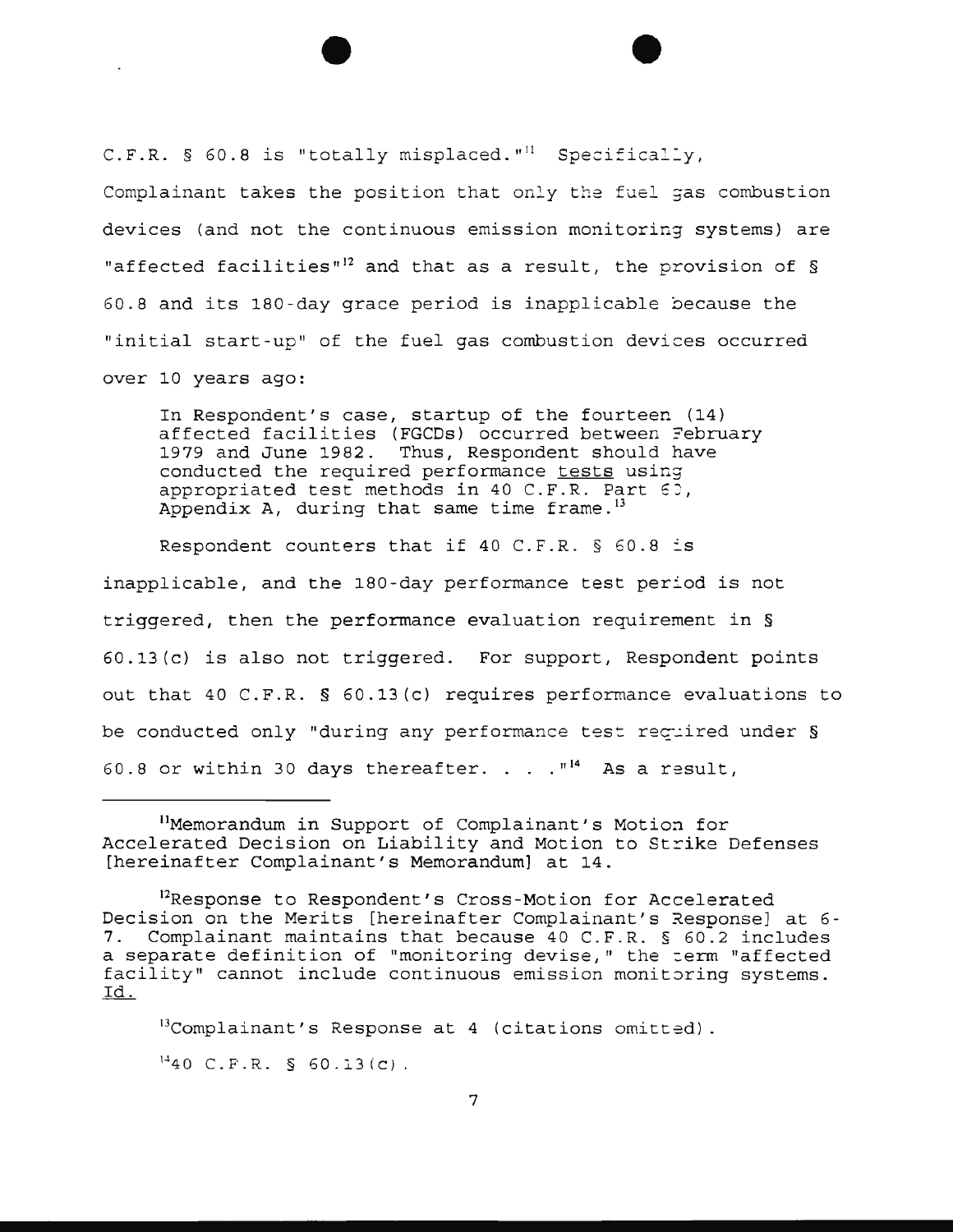Respondent argues, ~if there has been no initial start-up triggering 40 C.F.R. § 60.8, then by its very terms 40 C.F.R. § 60.13(c) does not require facilities to conduct performance evaluations for continuous emission monitoring systems.<sup>15</sup>

Moreover, Respondent maintains that the plain language of Performance Specification 7 supports its reading of 40 C.F.R. § 60.13(c). Section 1.1.1 states that "[t]his specification is to be used for evaluating the acceptability of [continuous emission monitoring systems] at the time of or soon after installation and whenever specified in an applicable subpart of the regulations." This language, in addition to the other arguments put forth by Respondent, supports its assertion that its interpretation of the regulations was reasonable.

Complainant's argument that "the one year compliance extension, during which the H<sub>2</sub>S CEMS were to be installed and certified, includes or incorporates this 'or soon thereafter' language in PS  $7"$  is not persuasive.<sup>16</sup> The undisputed deadline for the installation of the continuous emission monitoring systems was October 2, 1991. The language "or soon after installation" plainly indicates that the regulated community would be afforded a period of time after the installation deadline in which to conduct or complete their performance

<sup>15</sup>Respondent' s Memorandum at 8.

<sup>&</sup>lt;sup>16</sup>Complainant's Response at 7. See also Complainant's Memorandum at 9-10.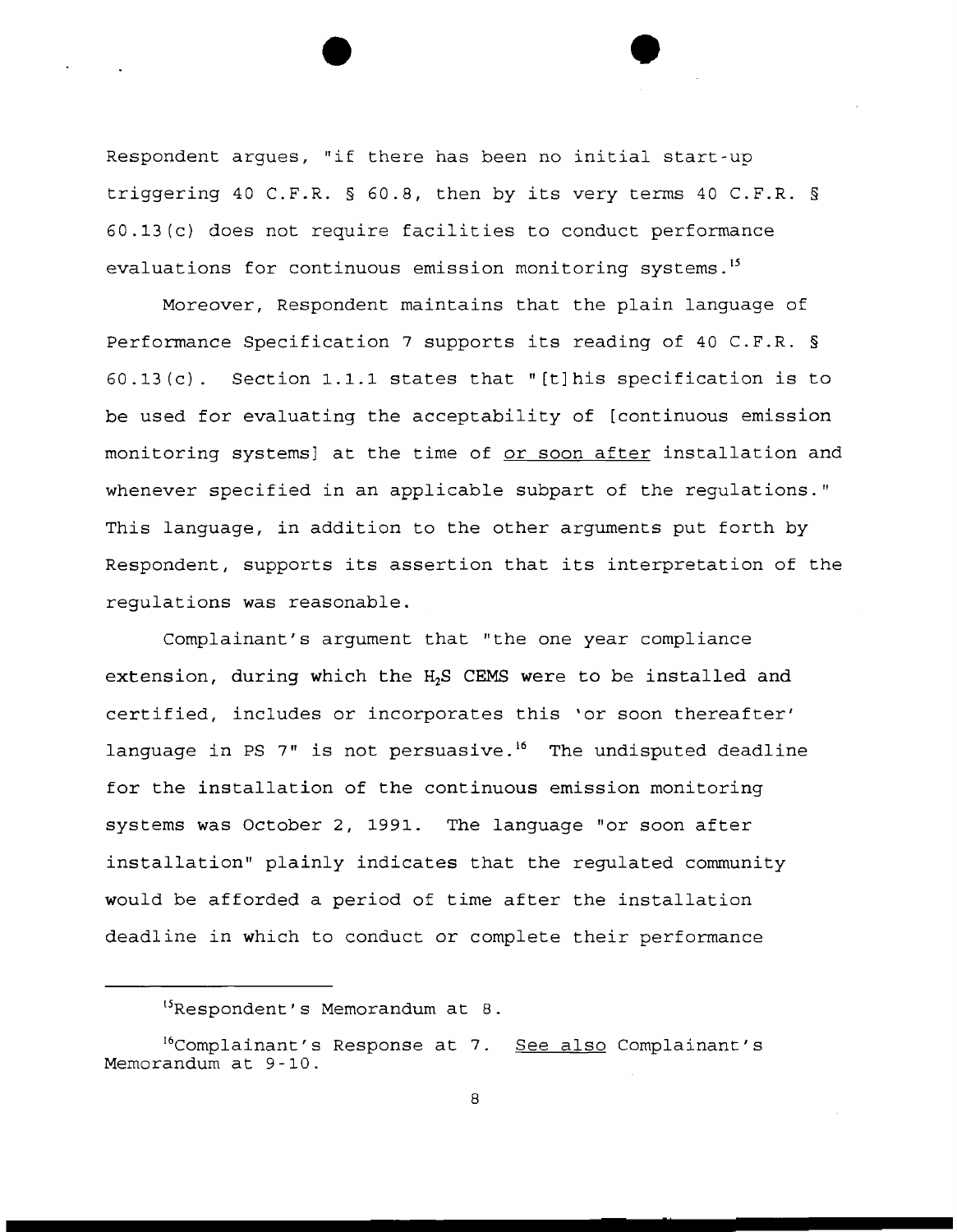evaluations.

Also unpersuasive is Complainant's argument that the requirement to "operate'' the continuous emission monitoring systems by October 2, 1991 "must include the requirement that such operation be conducted in the one manner that will create valid and precise information.  $"''$  If the data were unreliable and inaccurate, Complainant maintains, then the monitoring itself would be a "virtual nullity." However, as Respondent points out, this interpretation:

not only ignores the real world difficulties inherent during start-up of new technology, it also ignores the Agency's regulations. 40 C.F.R. § 60.13(b) requires that CEMS 'be installed and operational prior to conducting performance tests under 40 C.F.R. § *60.8.'*  (Emphasis added). As noted above, 40 C.F.R. § 60.8 provides 180 days within which to conduct performance tests, and 40 C.F.R. § 60.13(c) requires that the CEMS performance evaluations at issue here be conducted 'during any performance test required under § 60.8 or within 30 days thereafter.'<sup>18</sup>

These regulations recognize that technological difficulties may be encountered during the start-up of new technology by providing a grace period between the installation and operation of the monitors, and the deadline for performance tests and performance evaluations.

In conclusion, the regulations simply do not say what Complainant contends that they say, although EPA's desire to interpret them in this manner is understandable. Moreover, no

<sup>&</sup>lt;sup>17</sup>Complainant's Memorandum at 11.

<sup>&</sup>lt;sup>18</sup>Respondent's Memorandum at 9.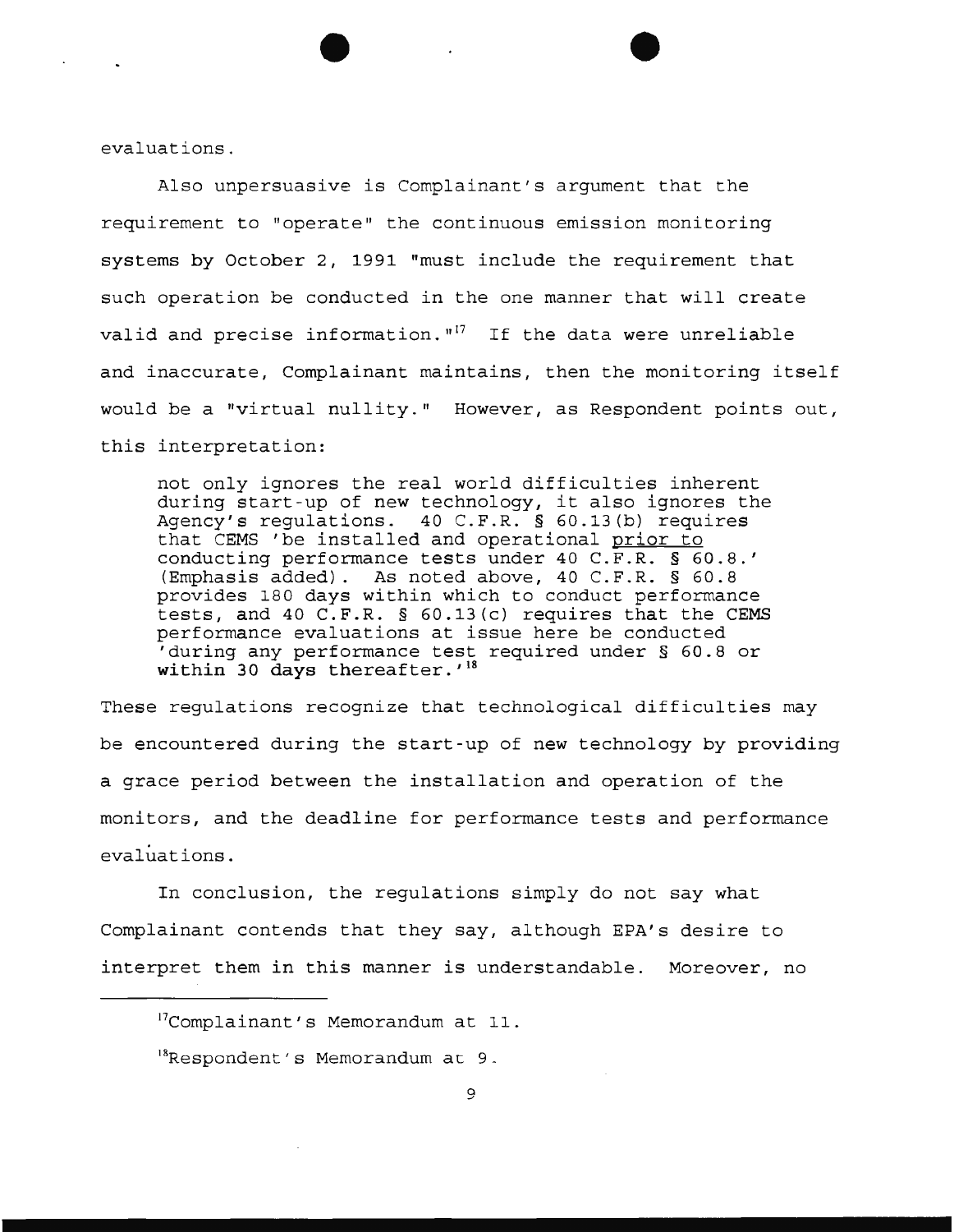formal policy statement of which Respondent should have been aware -- such as a preamble in a Federal Register publication of the rules -- has been pointed to as a contrary indication to the language of the rules. Accordingly, the regulations at issue here did not give fair notice of what EPA expected the regulated community to do by way of compliance.

In Gates & Fox Co., Inc. v. OSHRC, 790 F.2d 154, 156 (D.C. Cir. 1986), the District of Columbia Circuit concluded that: "[w]here the imposition of penal sanctions is at issue . the due process clause prevents . . validating the application of a regulation that fails to give fair warning of the conduct it prohibits or requires."<sup>19</sup> The court speaks in terms of deference to an agency's interpretation of a regulation, and declines to defer to OSHA's view of the matter. The "deference" standard is an appellate review standard, and is not applicable at the trial level. At the trial level, the question is whether the interpretation contended for by the agency is reasonably supported by the language of the regulations and formal interpretative policy statements by the agency. Such statements do not include mere letters or statements of staff personnel.

The Fifth Circuit has also addressed the issue of fair notice. In reviewing an bSHRC decision, the court stated that:

<sup>&</sup>lt;sup>19</sup>Gates & Fox Co., Inc. v. OSHRC, 790 F.2d 154, 156 (D.C.<br>Cir. 1986) (citing <u>Phelps Dodge Corp. v. FMSHRC</u>, 681 F.2d 1189, 1193 (9th Cir. 1982); <u>Kropp Forge Co. v. Secretary of Labor</u>, 657 ---- (101 011, 122-24 (7th Cir. 1981); <u>Diebold, Inc. v. Marshall</u>, 585  $F.2d$  1327, 1335-39 (6th Cir. 1978))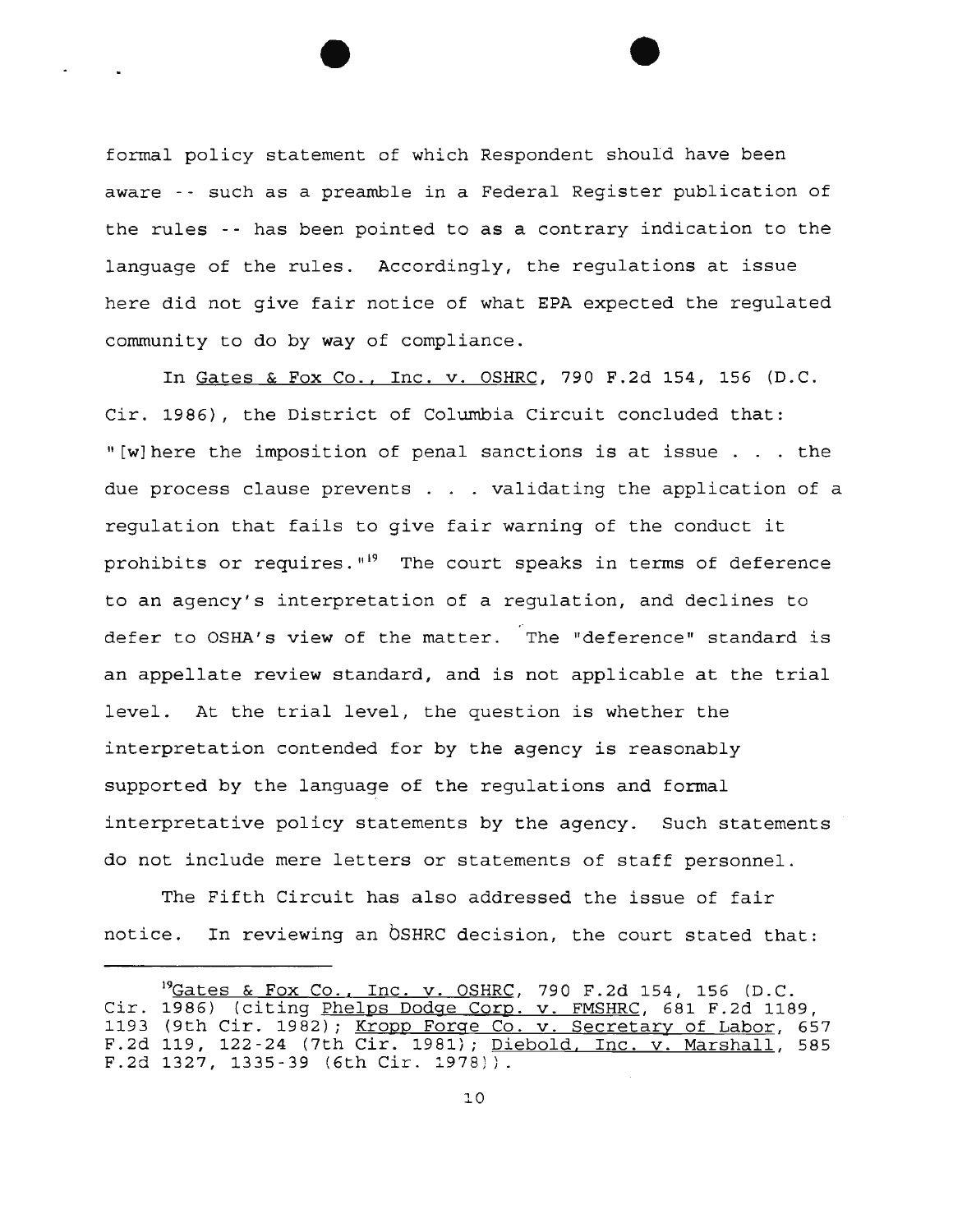An employer . . . is entitled to fair notice in dealing with his government. Like other statutes and regulations which allow monetary penalties against those who violate them, an occupational safety and health standard must give an employer fair warning of the conduct it prohibits or requires.  $\ldots$  If a violation of a regulation subjects private parties to criminal or civil sanctions, a regulation cannot be construed to mean what an agency intended but did not adequately express.  $20$ 

Where, as here, a penalty is sought for an alleged violation of an at best ambiguous regulation, and the regulation fails to give fair warning of the conduct it requires, a penalty cannot be assessed against Respondent consistent with the due process clause of the Fifth Amendment.

Moreover, Respondent cannot be held liable, as "the due process clause prevents . . validating the application of [the] requlation. . .  $I^{11}$  Stated differently, there is no violation if Respondent did not have fair warning of what the agency intended.<sup>22</sup> In the interest of fairness there can be no other

 $^{21}$ Gates & Fox Co., 790 F.2d at 156. A violation found without a monetary penalty is still a significant penalty. Under EPA penalty policies, previous violations are taken into account in proposing penalties in subsequent actions. See, e.g., Clean Air Act Stationary Source Civil Penalty Policy at 17 (October 21, 1991).

 $^{20}$ Diamond Roofing v. OSHRC, 528 F.2d 645, 649 (5th Cir. 1976) (citations omitted). See also In the Matter of K.O. Manufacturing, Inc., Docket No. EPCRA-VII-89-T-611 at 16 n. 25 (February 28, 1993) (respondent not liable for failure to file a reporting form for 2-Butyoxyethanol, inasmuch as the regulation in question did not give adequate notice that the use of such chemical had to be reported) .

 $22$ See id. An exception is Rollins Environmental Services (NJ) Inc., v. EPA, 937 F.2d 649, 652 n. 2 (D.C. Cir. 1991), where the court found that while no penalty could be imposed due to the ambiguous regulation, liability could be imposed, because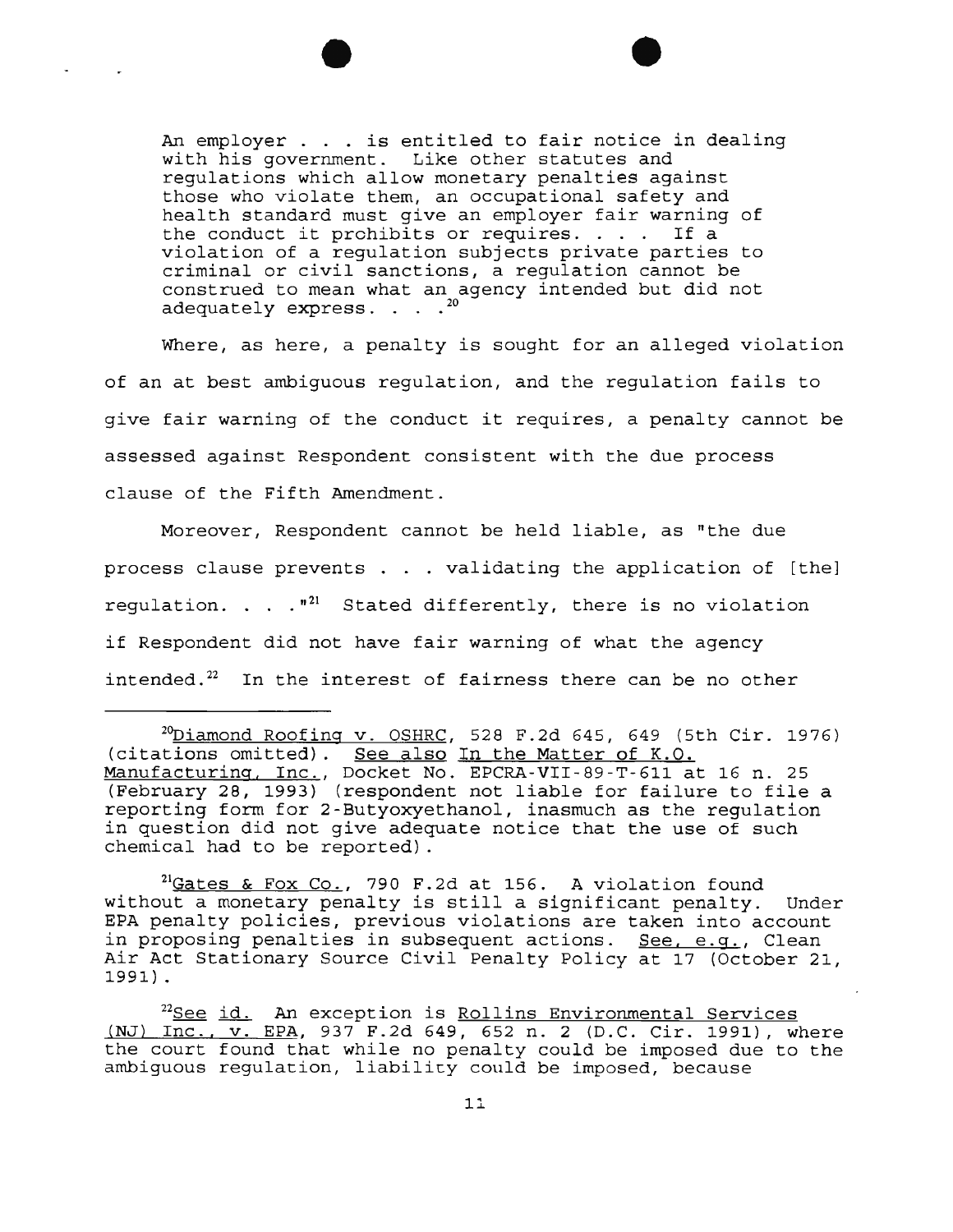result. In order to continue to enjoy the confidence of the regulated community, the public, and the courts in the conduct of its enforcement activities, the government must "occasionally bear the consequences of unclear wording in the extensive and detailed implementing regulations for its statutory responsibilities. This should be regarded as a small price to pay for the maintenance of credibility and public trust, and for a reputation of fairness in dealing with the regulated community. $1^{123}$ 

#### FINDINGS OF FACT AND CONCLUSIONS OF LAW

1. Respondent is a corporation doing business in the State of Louisiana and is a "person as that term is defined in Section 302(e) of the Act, 42 U.S.C. § 7602(e), and within the meaning of Section 113(d) of the Act, 42 U.S.C. § 7413(d).

2. At all times relevant to the complaint, Respondent has been the "owner" and "operator" of a petroleum refinery known as the Krotz Springs LA Refinery, ("the facility") located at Krotz

<sup>&</sup>quot;Rollins did not invoke due process as a ground for avoiding liability. . . . At no point did either of Rollins' briefs mention the due process clause or Gates & Fox or any other comparable decision such as  $Diamond Roofinq.$ ..." Id. In the instant case, while Respondent does not expressly invoke due process as a ground for avoiding liability, Respondent "mentions" the due process clause, and cites Gates & Fox, and Diamond Roofing. In any case, the violation in Diamond Roofing was overturned even though there was no mention of the due process clause. Diamond Roofing, 528 F.2d at 649.

 $^{23}$ In the Matter of K.O. Manufacturing, Inc., Docket No. EPCRA-VII-89-T-611 at 17 (February 28, 1993) (Greene, J.).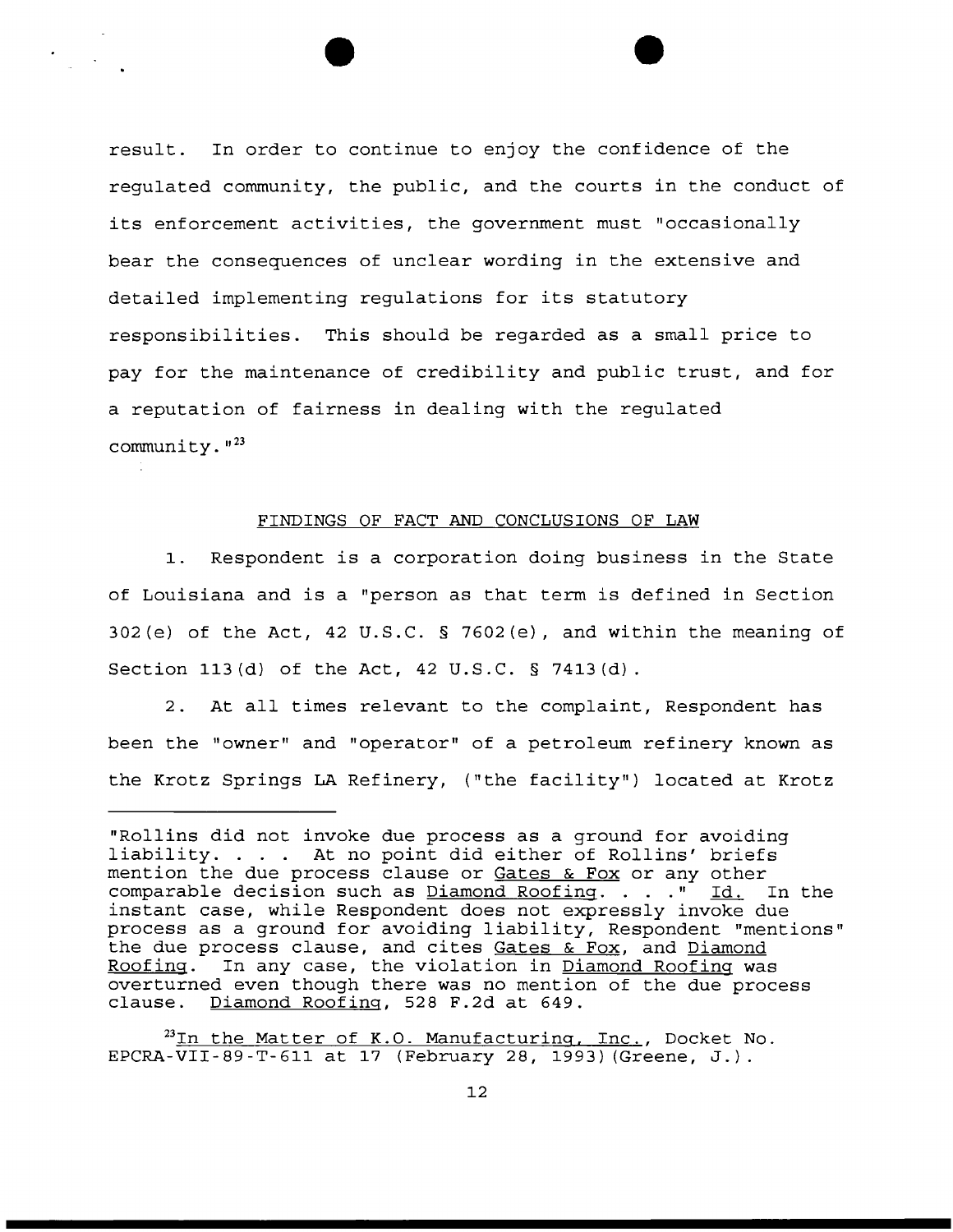Springs, Louisiana, within the meaning of Section 113 of the Act, 42 U.S.C. § 7413, and 40 C.F.R. Part 60.

3. The facility is a "stationary source" as that term is defined at Section  $302(z)$  of the Act, 42 U.S.C. § 7602 $(z)$ .

4. The facility is a "petroleum refinery" as that term is defined in 40 C.F.R. § 60.101(a).

5. Respondent's continuous emission monitoring systems were due to be installed and operational by October 2, 1991.

6. Respondent's continuous emission monitoring systems were installed and operational by September, 1991.

7. Respondent did not conduct a performance evaluation of the continuous emission monitoring systems by October 2, 1991 (the date by which the continuous emission monitoring systems were required to be installed and operational).

8. 40 C.F.R. § 60.13(c) failed to give fair notice that performance evaluations were due by the date the continuous emission monitoring systems were required to be installed and operational.

9. Where, as here, the assessment of a civil penalty is involved, a regulation must give fair notice of the conduct it requires.

10. There can be no liability where, as here, Respondent's actions were reasonable, in view of the language of the regulations, and where Respondent did not have fair notice of the conduct which EPA believed was required by the regulations.

13